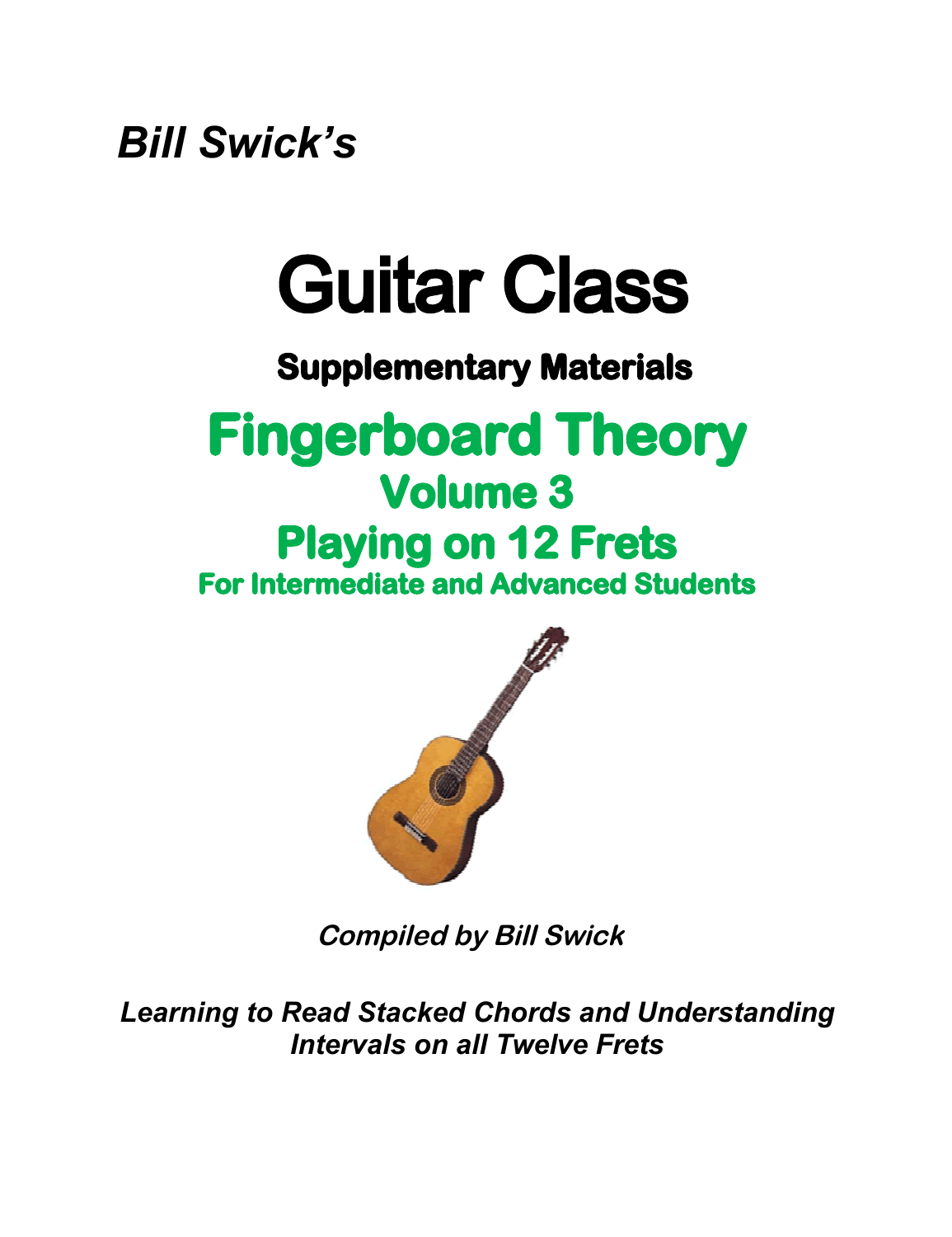### *Bill Swick's*

# Guitar Class

#### **Supplementary Materials**

## **Fingerboard Theory Volume 3 Playing on 12 Frets**

Students of the guitar need to know how to read stacked chords anywhere on the neck. This volume covers how to read notes and chords in the key of G covering the first twelve frets of the neck.

This method begins with one string and continues to add more strings. Students are guided to learn intervals between all chord members as well as chord qualities. These are important skills for guitarist to know.

This text is intended for intermediate and/or advanced guitar students. This may be used as a supplement to teach intervals and music theory in the guitar classroom.

*[www.BillSwick.com 2014 copyrighted](www.BillSwick.com 2014  copyrighted)*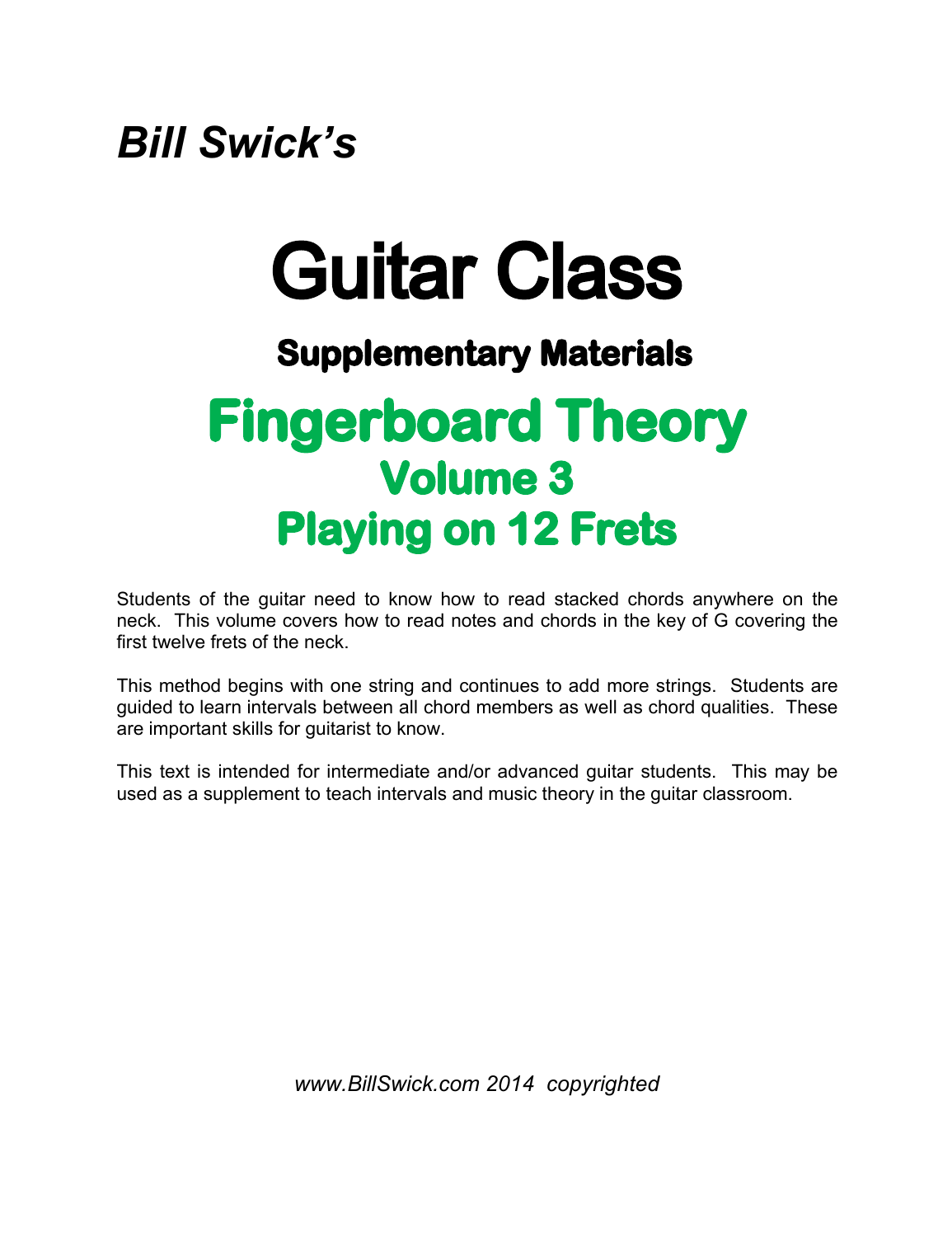### **Guitar Fingerboard Theory**